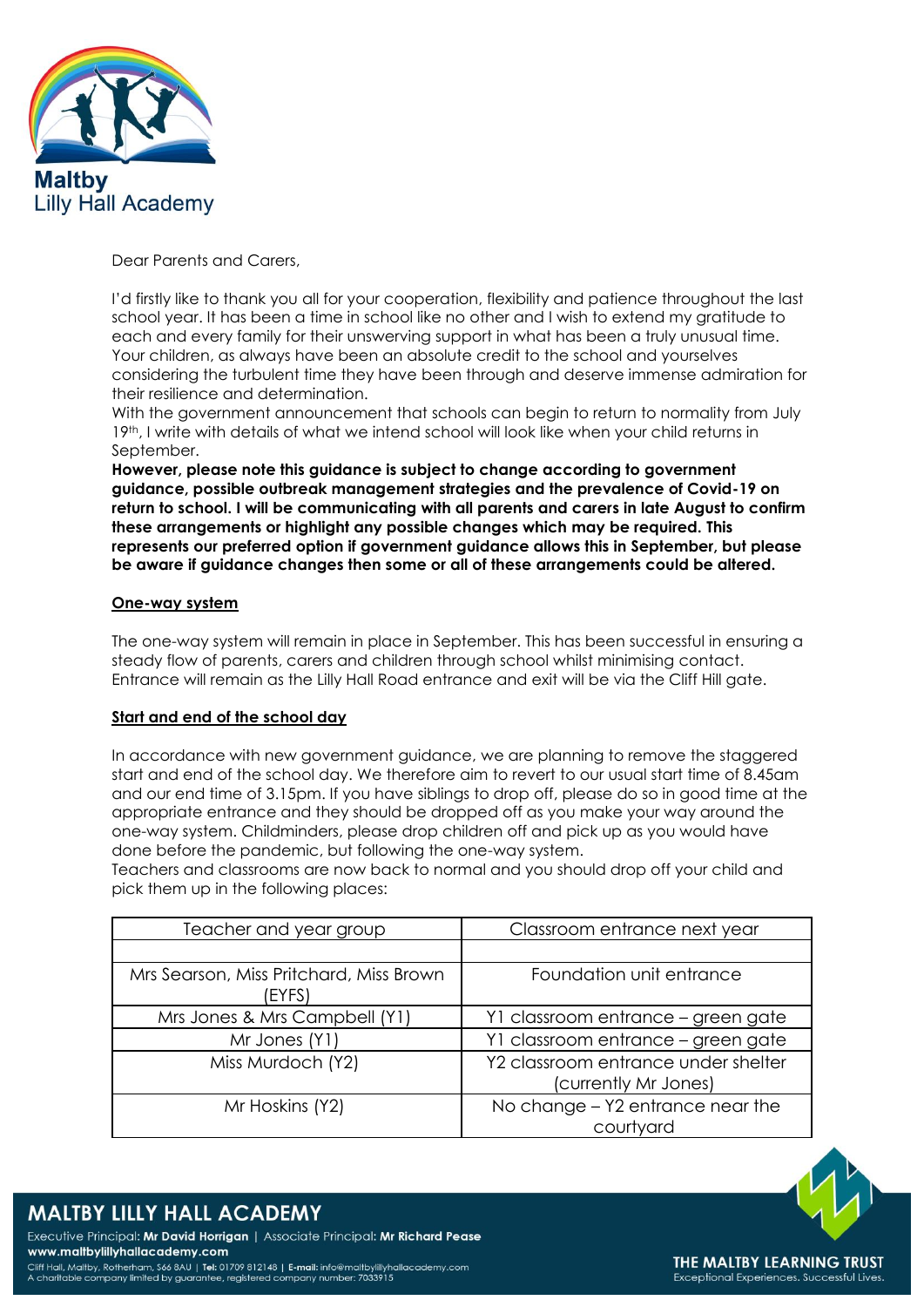

| Mr Banks (Y3)                  | No change - Y3 entrance near Cliff Hill |
|--------------------------------|-----------------------------------------|
|                                | gate                                    |
| Mrs Mellor (Y3)                | No change - Y3 entrance near Cliff Hill |
|                                | gate                                    |
| Miss Williamson (Y4)           | No change - Y4 entrance                 |
| Miss Lindley (Y4)              | No change - Y4 entrance                 |
| Miss Denton (Y5)               | No change - Y5/6 entrance               |
| Mrs Watts / Mrs Dougherty (Y5) | No change - Y5/6 entrance               |
| Mrs Hepworth (Y6)              | No change - Y5/6 entrance               |
| Miss Turnbull (Y6)             | No change - Y5/6 entrance               |

Please note Y5 will now be upstairs in the KS2 building and Y6 will be downstairs.

## **Breakfast Club**

We are planning to ensure Breakfast Club will be back up and running from September 6th. It will begin as it did pre-pandemic at 8.10am and be held until 8.40am as the children make their way to class. Please follow the one-way system round to the large hall entrance and drop your child there if they are attending. The price will remain at £2 per day (£10 for the week), but any child in receipt of pupil premium funding will be admitted free of charge.

## **The school day**

Classrooms are planned to be be back to normal and groups of children should be sitting face to face again which benefits learning in the classroom. Face to face school assemblies will be reinstated (although these may be staggered initially) and your child is planned to eat their lunch in the hall as they did pre-pandemic (again, this may be staggered initially). Children will likely be allowed to mix with children from other year groups, but only where necessary. Break times are planned to be split into KS1 and KS2 as they were pre-pandemic. If your child rode a bike or scooter to school this is planned to be allowed from September and they can be parked in the bike shelter. Please do not let your child ride a bike or scooter once on the school premises.

We aim for extra-curricular activities and after school clubs to be reinstated in the autumn term. Further details on when these will occur and which activities are available will be distributed once the children return to school in September.

## **Equipment**

We aim for all equipment be back into classrooms and shared amongst pupils as it would be normally. Bags are planned to be allowed back into school, but please no pencil cases. Children will be allowed to bring a water bottle into school, no juice please. PPE is still available for staff and pupils to wear in school, but this is no longer recommended.



**MALTBY LILLY HALL ACADEMY**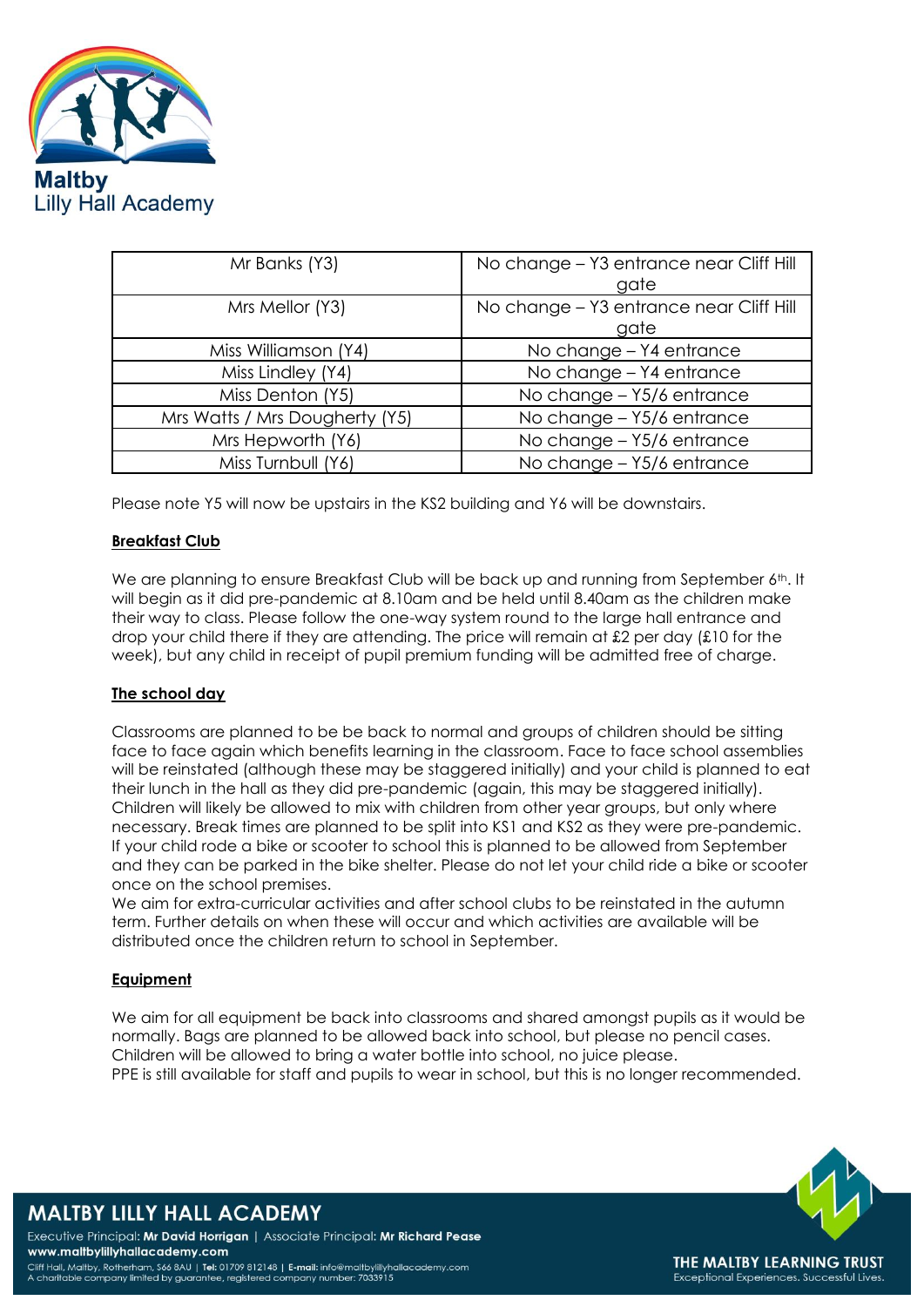

# **Hygiene**

Hygiene is still of paramount importance and children will be reminded of this regularly. Your child will still be asked to clean their hands for 20 seconds at regular points during the day – this will include before and after breaks and lunch. Posters to remind children about handwashing and to use hand sanitiser will be prevalent in every classroom. Additional hand sanitiser units will remain around school to help with this. Outside units can continue to be used by parents and carers where necessary.

## **Communication**

Please continue to communicate with school via phone, email or MyEd – these are the best and most effective ways of contacting us. Communication in person is now allowed in school, but we please ask that any parent coming into reception wears a mask or a visor and we will be limiting the number of parents and carers in reception at any one time to 2. Medical records for children have been moved to their new areas, it is important you communicate any updates to these with school as soon as possible. We aim for parent's evenings to resume as face to face meetings, but will confirm this in the Autumn term.

## **Cleaning**

Classrooms will continue to be cleaned daily. Cleaning products remain available in all classrooms and teachers and teaching assistants will be cleaning surfaces throughout the day as and when necessary. Classrooms will continue to be well ventilated.

## **Illness and positive cases of Covid-19**

As per updated government guidance, we are planning to no longer use year group or class 'bubbles' within school (unless as part of an outbreak management plan). This being the case, if a child or member of staff tests positive for Covid-19, we plan that the whole class will not now be sent to isolate. Along with the positive case, only close contacts who are determined and contacted by NHS Test and Trace (working with the positive case to determine these) will need to isolate.

If your child has Covid-19 symptoms, however mild, you should not send them to school and follow public health advice – this will involve getting a PCR test. Any child showing symptoms of Covid-19 in school will continue to be sent home and should get tested.

Any member of staff or pupil who tests positive on a lateral flow test should not attend school and get a confirmatory PCR test. If this test is negative, then the member of staff or pupil can return to school.

## **Remote education**

In line with government requirements, if your child has to isolate at home, then our remote learning offer comes into effect as it has done during lockdown. Your child will access the Purple Mash platform where work can be accessed, completed and returned. Work will closely match what is being taught in school.



**MALTBY LILLY HALL ACADEMY**